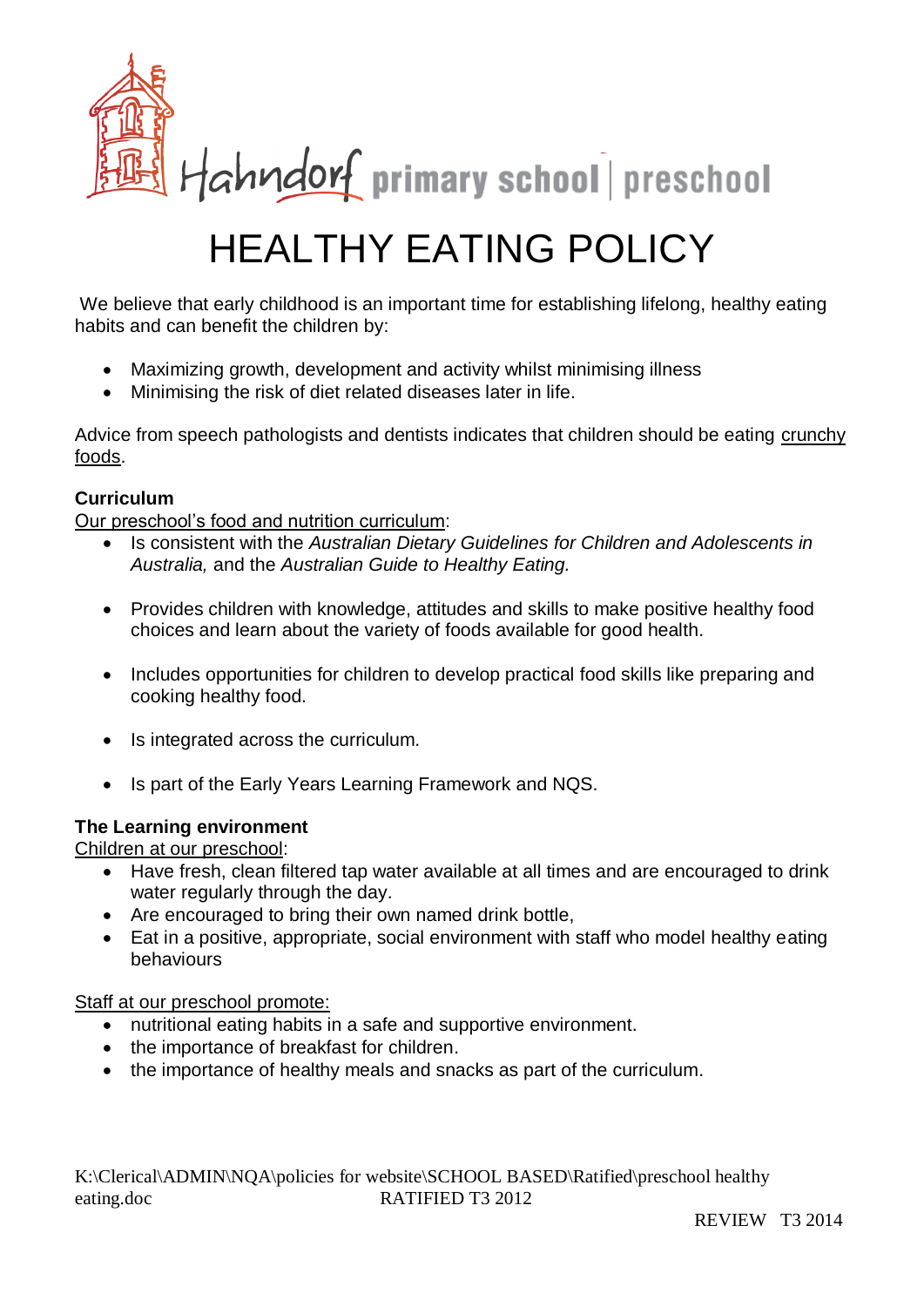## **Our preschool has the following guidelines for food brought from home**:

### **WE ARE A NUT FREE ZONE**

**As we have children who have life threatening allergies to nuts and nut products**.

#### **FRUIT/ SNACK TIME**

**Fresh fruits, vegetables or a slice of cheese are recommended for fruit time** 

Parents and carers are asked to supply fruit and vegetables at fruit time to:

- Provide children with important minerals and vitamins
- Encourage a taste for healthy foods
- Encourage chewing which promotes oral muscle development

#### **UNSUITABLE FOODS FOR FRUIT TIME**

packaged foods, cakes, sweets.

Cordials and sweetened fruit juices are not recommended.

#### **LUNCH CARE PROGRAM.**

For children who access our lunch care program.

- A healthy lunch box might include a sandwich, fruit, yoghurt, vegie sticks etc.
- Please do not include chocolate, muesli bars, roll ups etc.
- Please ask staff if you are unsure.

Our preschool will ensure a healthy food supply for all activities, celebrations and events, strictly limiting availability of high fat, high sugar, or processed foods like chips, pastries, cakes, lollies, crisps and soft drinks to no more than twice a term, which is in accordance with the "Healthy Eating Guidelines".

We will Display nutrition information and promotional materials about healthy eating, and provide information updates in newsletters.

#### **Food safety**

Our preschool:

- Promotes and teaches food safety to children during food activities.
- Encourages staff to access training as appropriate to the "*Healthy Eating Guidelines"*
- Provides adequate hand washing facilities for everyone
- Promotes and encourages correct hand washing procedures with children.

#### **Food-related health support planning**

We liaise with families to ensure a suitable food supply for children with health support plans that are related to food issues

#### **Working with families, health services & industry**

We provide information in regard to the "Hea*lthy Eating Guidelines"* to families and caregivers via:

- Newsletters
- Policy development/review
- Information on enrolment
- Pamphlet/Poster displays

K:\Clerical\ADMIN\NQA\policies for website\SCHOOL BASED\Ratified\preschool healthy eating.doc RATIFIED T3 2012